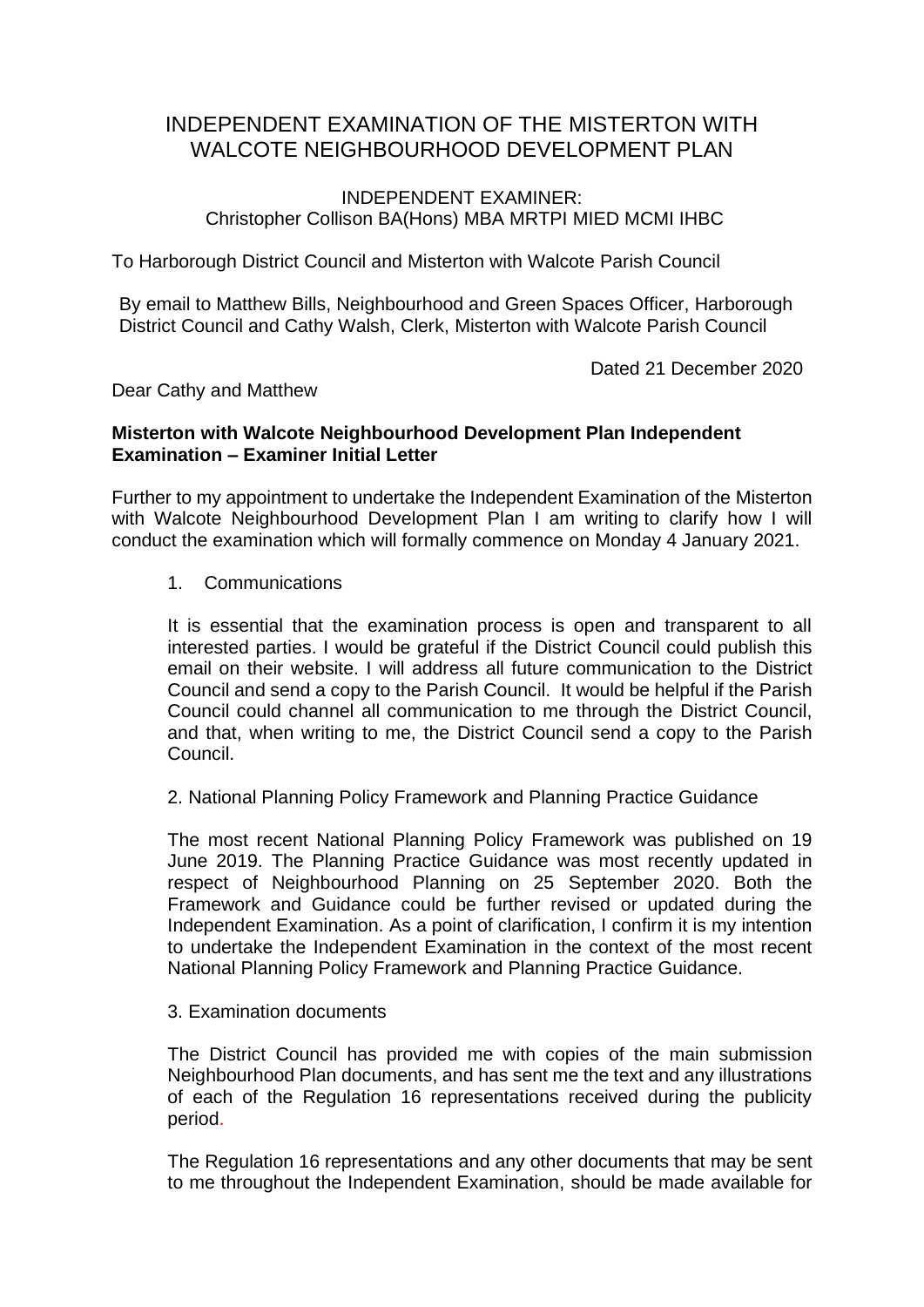inspection by interested parties. This is best achieved through publication on the District Council website.

I have looked at the main submission Neighbourhood Plan documents. Subject to my later detailed assessment I have not identified any obvious fundamental flaws in the submission documents that would lead me to advise the examination should not proceed. If I find that there are significant issues which may prevent the Neighbourhood Plan meeting the Basic Conditions and other requirements, that cannot be addressed through modifications, I will notify you during the examination.

The District Council has advised me what are regarded as the strategic policies of the Development Plan applying in the Neighbourhood Area.

I am providing the Parish Council with an opportunity to comment on the Regulation 16 representations of other parties. There is no obligation on the Parish Council to offer any comments but this opportunity can prove particularly helpful where representations of other parties include matters that have not been raised earlier in the plan preparation process. I request the Parish Council should submit any comments to the District Council, no later than noon on Wednesday 13 January 2021. If additional time is required please let me know. The Parish Council may, at an earlier date, submit its comments, or confirm it does not intend to submit any comments on the representations. The District Council should forward any Parish Council comments to me, and any comments should be published on the District Council website. Any Parish Council comments must not include new evidence.

#### 4. Independence

From my initial review of the main Neighbourhood Plan documents, it would appear that there are no conflicts of interest that would call into question my independent status. I will keep that matter under review throughout the examination.

#### 5. Visit to the Neighbourhood Plan area

After I have thoroughly reviewed the Neighbourhood Plan documents, representations, and any comments of the Parish Council, I will decide whether or not to visit the plan area to assist me in understanding the nature of the Neighbourhood Plan and points made in representations or comments, and help me decide if there are any issues to be clarified. I will base my decision whether or not a visit to the plan area is required or necessary in line with the Ministerial Written Statement HCWS235 issued by the Secretary of State for the Ministry of Housing, Communities and Local Government made on 13 May 2020. Any visit I may make to the plan area would be on an unaccompanied basis as it is important that there should be no perception that I have heard additional representations. The timing of any visit may be affected by other advice or directive issued by Her Majesty's Government in respect of the Coronavirus (COVID-19) pandemic.